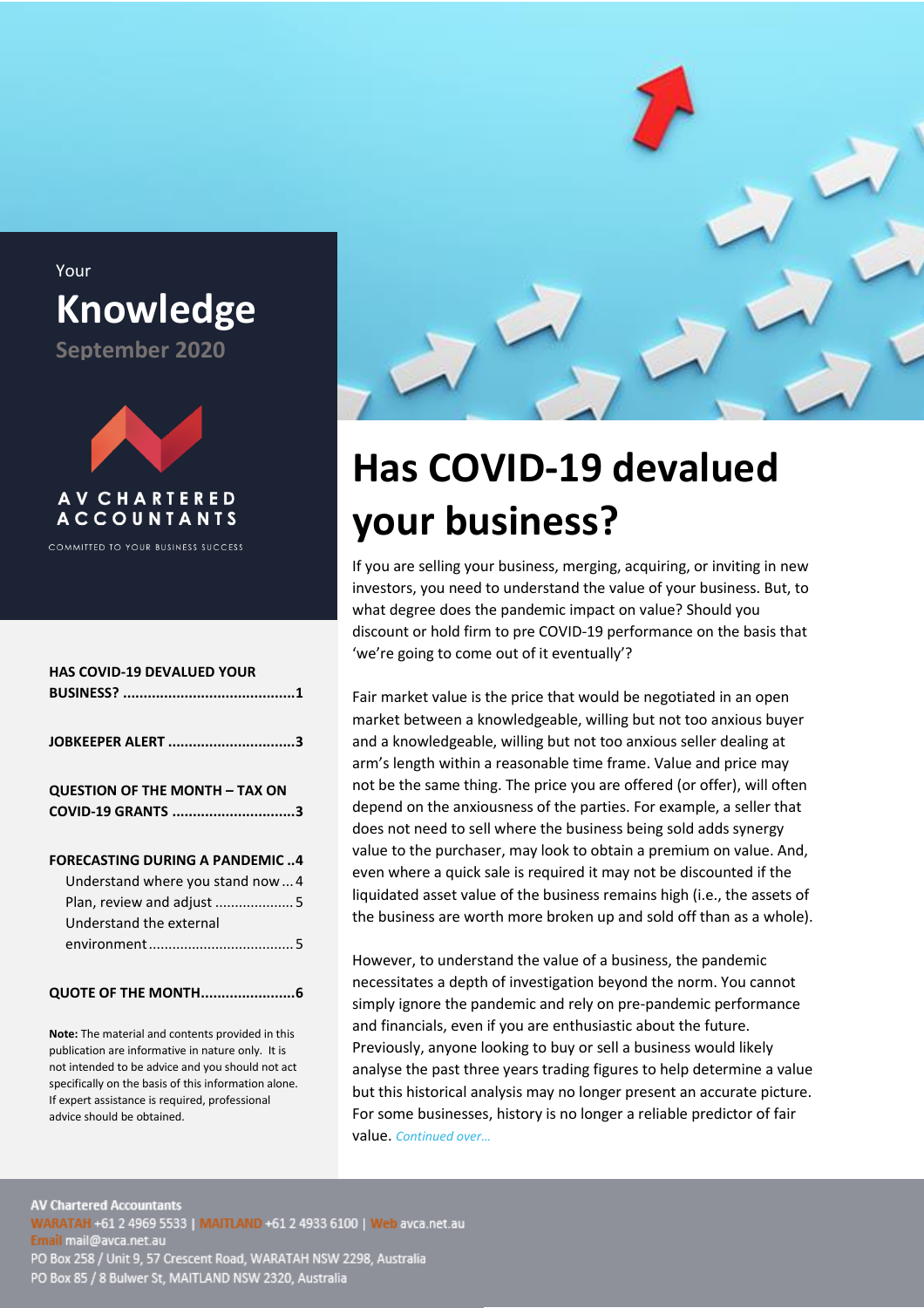The Government controls put in place to contain COVID-19 transmission - closures, social distancing, border and travel restrictions - have a material economic impact. Closures and distancing impact in different ways and need to be considered at both an industry sector and individual business level. Government stimulus packages may also be providing abnormal shortterm outcomes.

For some businesses, the operating and financial impact is material. And, this may flow into the underlying value of the business.

All valuations consider present and emerging risks and the current and anticipated business environment. This analysis is then brought into the modelling and valuation conclusion. COVID-19 creates its own set of considerations for analysis including:

- COVID-19 impact at an economic, industry sector and business level.
- The supply chain across the customer and supplier base with a view to identifying possible COVID-19 impacts in the supply chain.
- Earnings normalisation including the removal of stimulus support measures. For the 2020 year, a deeper analysis is likely to be required with possible segmentation by quarter.
- Current and forward year position (see Forecasting during a pandemic)
- COVID-19 risk in applying earnings multiples
- COVID-19 related assumptions

A hypothetical investor might have been prepared to pay \$1 million for a business. That business might be on offer for \$800,000 and appear as if the investor has struck a bargain. But, the business might actually only be worth \$600,000, and not such a good deal after all.

Take the hypothetical example of a printing business. The business has been established for more than 10 years and has a history of profitable operation, with revenues of \$5-6 million and EBIT of \$800-900k per annum for each of the past 3 years. The business has a large client base of just over 400 active accounts. Trading patterns seem consistent to

prior years up to March 2020. Between March and June 2020 there was a 40% downturn with the business closed or working on a limited roster for an 8 week period during the initial COVID-19 lockdowns. The business is currently moving back to normal operations but this is not yet reflected in revenues. The impact of COVID-19 in this scenario might be discounted as the business appears to be returning to normal conditions and it has a solid history of trading and profitability.

The largest customer of the business represents less than 2% of total revenue and the next two largest customers represent just over 1% of revenue. Two of the three customers have resumed their pre COVID-19 printing order levels. A large number of customers seem to spend between \$5-20k per annum with the business.

However, during a customer sensitivity analysis, it's found that 70% of customers are from the live entertainment sector (although their two largest clients are not in this sector). As a result, the business is likely to have a material downturn until the entertainment industry resumes or the business is able to replace the business it has lost. A consequence of this is that value may be impacted.

Almost all businesses are valued by one of two methods. The first is the industry approach, where sales of similar businesses are used for comparison. The basis of this method is that the market provides a reliable indicator of value. This method works best in a stable and active market and where recent history is a reliable indicator of the present. But, COVID-19 casts doubt on the reliability of past sales that occurred outside of pandemic conditions.

The other typical method of valuing a business is based on its maintainable earnings. This method is used for businesses with a trading history where it's likely that the value of the business will exceed the underlying value of its assets. This method determines the future maintainable earnings of the business, an appropriate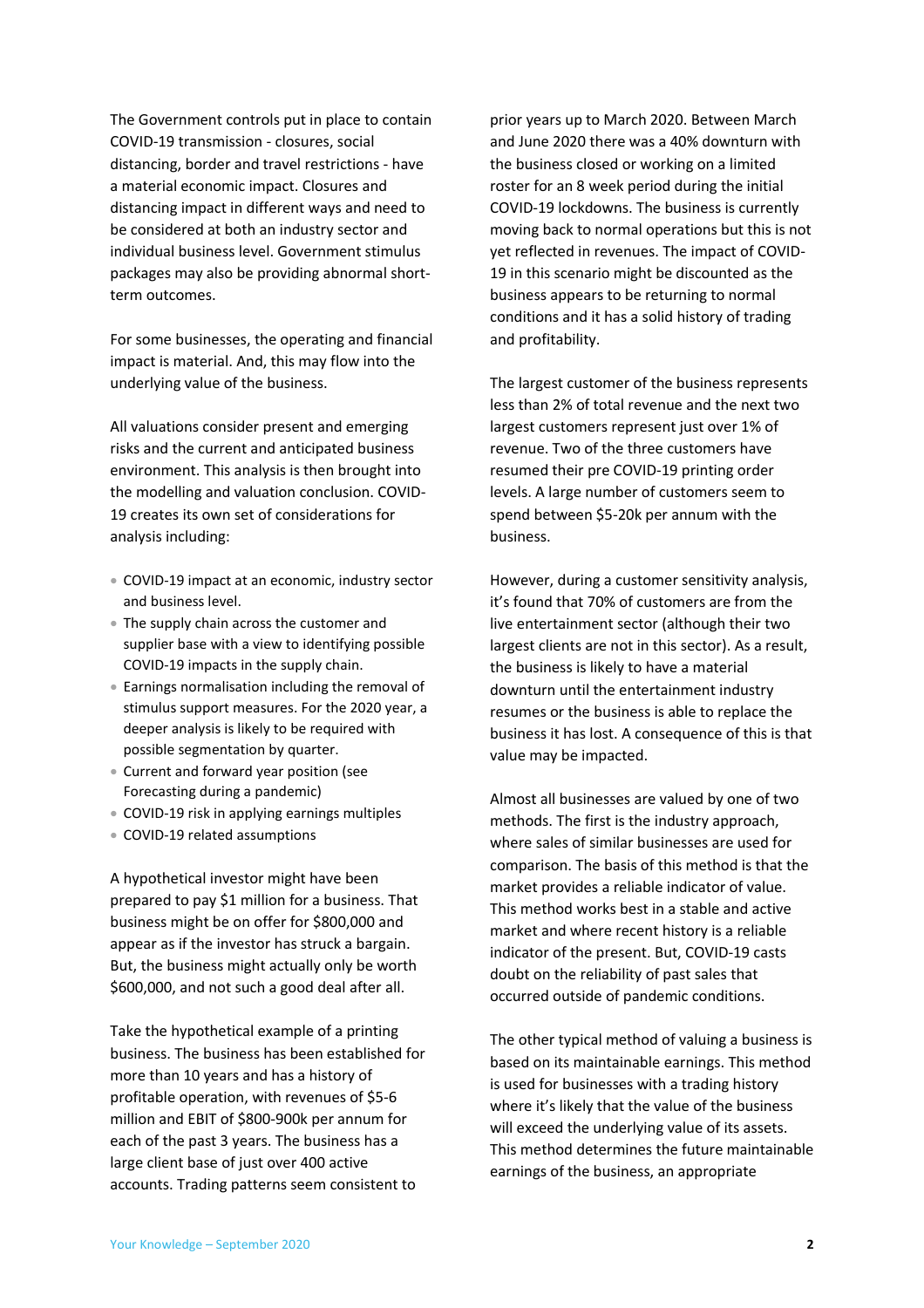earnings multiple, and the value of any assets surplus to the core business. The multiple applied to the business may be impacted by COVID-19 as the multiple falls as risk increases. For example, a business that was valued at four times earnings pre-pandemic might achieve a lower multiple as the pandemic presents a risk to the likelihood of the business achieving earnings consistent with pre-pandemic conditions.

The pandemic has added significantly greater complexity to the valuation process, meaning buyers and sellers should work even more closely with their advisers before making a decision.

**If you are purchasing a business and would like a due diligence completed, or looking to sell, merge or engage with investors, contact us for more details on the steps to take.**

### <span id="page-2-0"></span>**JobKeeper Alert**

With the employee test date for JobKeeper moved to 1 July 2020, some additional employees might have become eligible for JobKeeper. The August JobKeeper monthly business declaration is due by 14 September and is different to the previous form as it covers three JobKeeper fortnights. Employers need to ensure that they identify all additional employees who could be eligible for JobKeeper to ensure that they comply with the "one in, all in" principle and that they meet the nomination requirements.

To receive JobKeeper from 28 September 2020, employers need to reassess their eligibility with reference to actual GST turnover for the September 2020 quarter (for JobKeeper payments between 28 September to 3 January 2021), and again for December 2020 quarter (for payments between 4 January 2021 to 28 March 2021). However, we are still waiting on the rules relating to these periods to be released.

## <span id="page-2-1"></span>**Question of the month – tax on COVID-19 grants**

**My business received a grant from the State Government. Do I pay tax on it?**

Short answer; probably.

**Income tax -** Grants are likely to be taxable unless they are specifically excluded from tax.

If the grant relates to your continuing business activities, then it is likely to be included in assessable income for income tax purposes. The position can be different in cases where the payment is made so that the entity can commence a new business or cease carrying on a business.

**Goods & Services Tax -** Government grants are not generally subject to GST unless the grant is for a supply of something. The ATO has indicated that the cashflow boost and JobKeeper payments are not subject to GST, this seems to be on the basis that they are not consideration for a supply.

Normally, we look at whether the entity has to do something to obtain the payment / grant. This could include entering into an agreement to do something or refrain from doing something. If not, there won't generally be any GST because no supply is or has been made.

**JobKeeper turnover calculations** - If GST does not apply to the grant, then it should not be included in the decline in turnover test for the initial phase of JobKeeper or the GST turnover figures that are reported to the ATO on a monthly basis by entities that are participating in JobKeeper.

The exception is the university sector where core Commonwealth Government financial assistance provided is included in the JobKeeper turnover tests.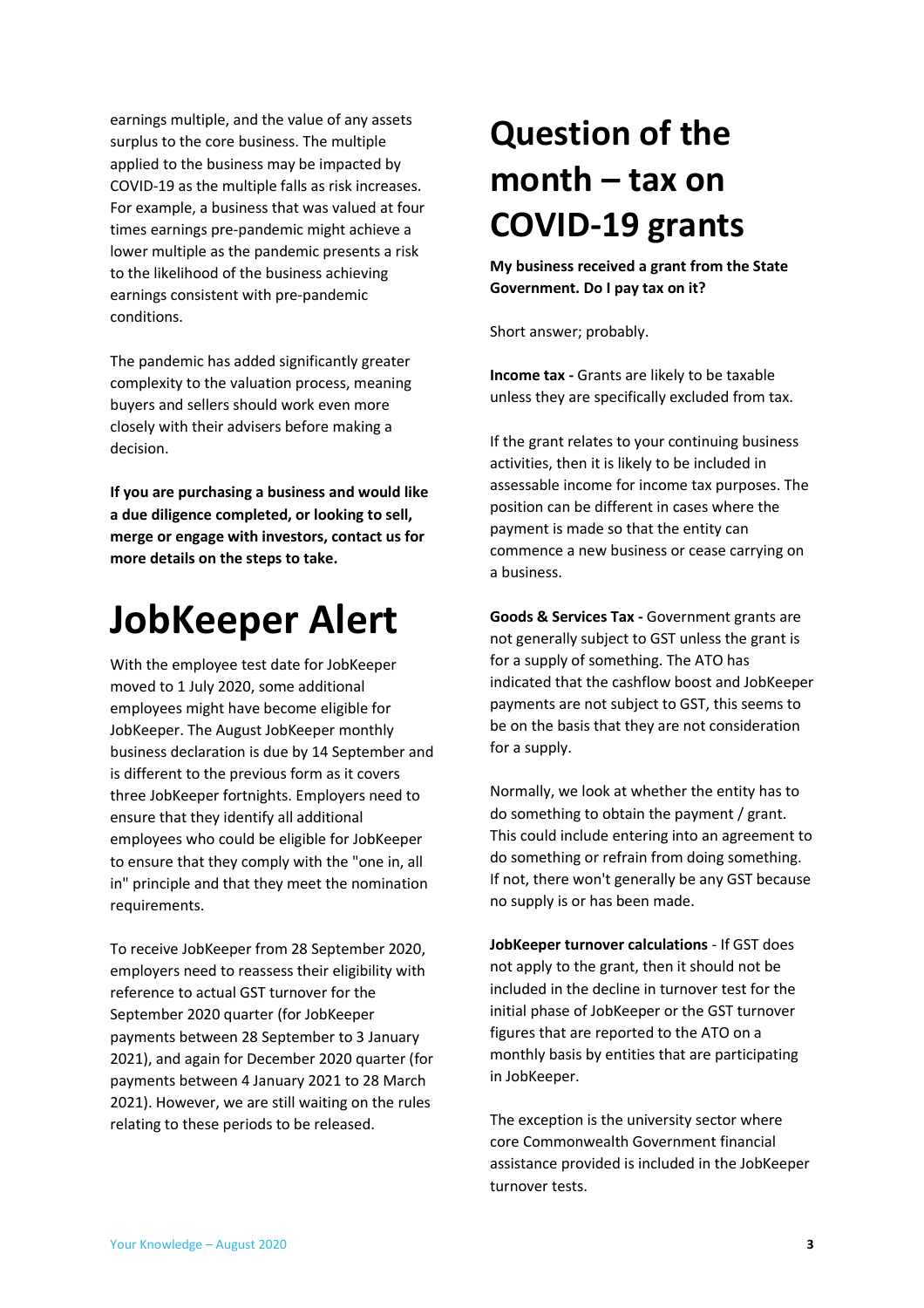<span id="page-3-0"></span>

Now, more than ever, business operators should have a plan in place to manage during uncertain times. Even if your business is not directly impacted, it's likely your customers, your supply chain, and your workforce will be to some extent.

#### <span id="page-3-1"></span>**Understand where you stand now**

Businesses fail (or fail to thrive) for a myriad of reasons, but the precursor is often a failure to understand what is occurring and what to monitor. Strategically, managers need to be on top of their numbers to identify and manage problems before they get out of hand. If you do not know what the key drivers of your business are - the things that make the difference between doing well and going under - then it's time to find out.

#### **Understanding your cost structure**

Do you know what your real cost of doing business is? Your breakeven point is the level of sales activity where your business is neither making a profit or a loss. Calculate your breakeven point by dividing your fixed expenses by your gross profit margin. This figure represents the level of sales income you need to breakeven.

Understanding your breakeven point is crucial particularly when supply chains are impacted.

Not only will your breakeven point assist you to monitor business performance, it's critical when deciding whether or not to offer a discount. If

your breakeven point is well below your current operating level then you have a good buffer in your profits to manage growth, invest in further capital opportunities, and to protect yourself against further downturns in operating performance. And before you say "I know that," ask yourself how many people actually put this theory into practice. Even some of the largest businesses have been caught out on this one and tie up valuable resources in unprofitable projects and products.

Putting up your prices during down times is not an act of social betrayal. If your prices have increased you should flow these through unless you are comfortable making less for the same amount of effort, or you are in an industry that is so price sensitive you have no choice but to follow the lead of larger businesses.

Discounting creates a leverage impact on profits. By discounting you are giving away some or all of your profits. The key is to understand the impact and just how far you can go. For example, a business with a 30% gross profit margin that offers a 25% discount (certainly nothing unusual about that in today's market) needs a 500% increase in sales volume just to maintain the same position – and, in almost all cases, that's just not going to happen. The result generally is that the business trades below its breakeven point and generates a loss. You can only do that for a limited amount of time (and some of your larger competitors might be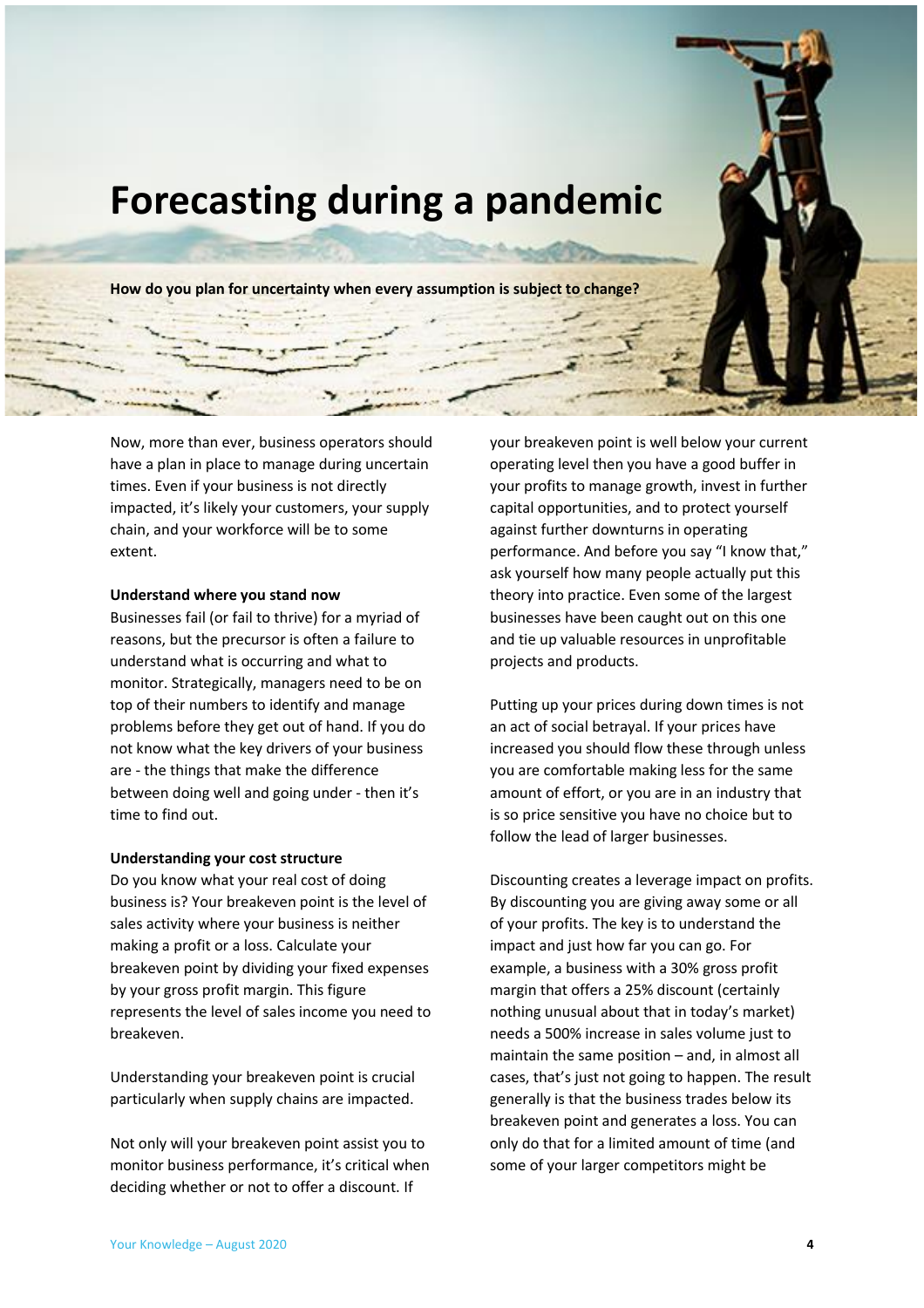engaging in a discounting war with you in an attempt to bury you once and for all).

If your business needs cash and needs it quickly, discounting might be the only way to shift stock but understand the implications.

#### <span id="page-4-0"></span>**Plan, review and adjust**

Your budget should be your best estimate of what is likely to occur based on current knowledge. To manage change, you can scenario plan where your budget forms the baseline, but you also forecast best and worst case scenarios based on potential risks and their likelihood (for example, the impact of another lockdown). Or, the simplest method is to use your budget as a baseline and regularly review and adjust depending on current conditions.

The greatest risk to your profit is unlikely to come from your cost structure. It is more likely to be revenue volatility. Keep your eye on your cost structure and make sensible cuts where appropriate. But, in your search for savings don't remove your essential revenue generating capacity that you need.

A lack of profit will eventually erode your business, but not enough cash will kill it stone dead. Businesses will fail because they don't manage their cash position. Plan, track and measure your cashflow. This not only means closely monitoring your debtor collections and inventory but also running a rolling three month cashflow position. This should provide an early warning of brewing problems.

Manage your debt levels carefully (your bank is likely to). While there is nothing wrong with debt, it is likely that the banks will be closely watching customer accounts. Where you have loan facilities in place make sure that you understand the loan terms and any debt covenants that you have entered into. These covenants could include regular reporting to the bank, debtor and working capital ratios, or debt to equity ratios. Where the banks may have been more relaxed about these in the past, this

year will be different. If you believe that you need additional funding, talk to your bank early and don't wait until the last minute. You'll need to present your case on why you need it, how much, for how long and when it will be repaid.

Cash flows, operating budgets, cost control and debt management all need to be part of your business management. The more in control you are the lower your risk position.

#### <span id="page-4-1"></span>**Understand the external environment**

The COVID-19 pandemic has implications well beyond the economy; it has changed how business operates and how consumers act. While comparisons are made to the 2008 Global Financial Crisis and the recessions of the 1980s and 1990s, the reality is, we have no case study. There is no rule book for the post pandemic road to recovery as this is not an economic event. The pandemic pulls the economy up short curtailing both supply and demand; businesses are not operating at capacity and fewer people are working.

The Federal Budget is released on 6 October and we're expecting to see the Government invest heavily in job creating projects. Many of these will be focussed on infrastructure. Each of these projects will have a flow through effect to the broader economy. We'll bring you our insights the day after the budget and you should loom to see if there are opportunities your business can capture.

Understanding your supply chain is important. Risk manage and plan for changing conditions. For example, what is your business's ability to manage a surge in demand, do you have a small supply base and what would happen if your primary supplier went into bankruptcy, do you have a good flow of information across your supply chain or is there a lack of transparency and knowledge, do transport problems risk your ability to supply? Assess it, understand it, and manage the risks.